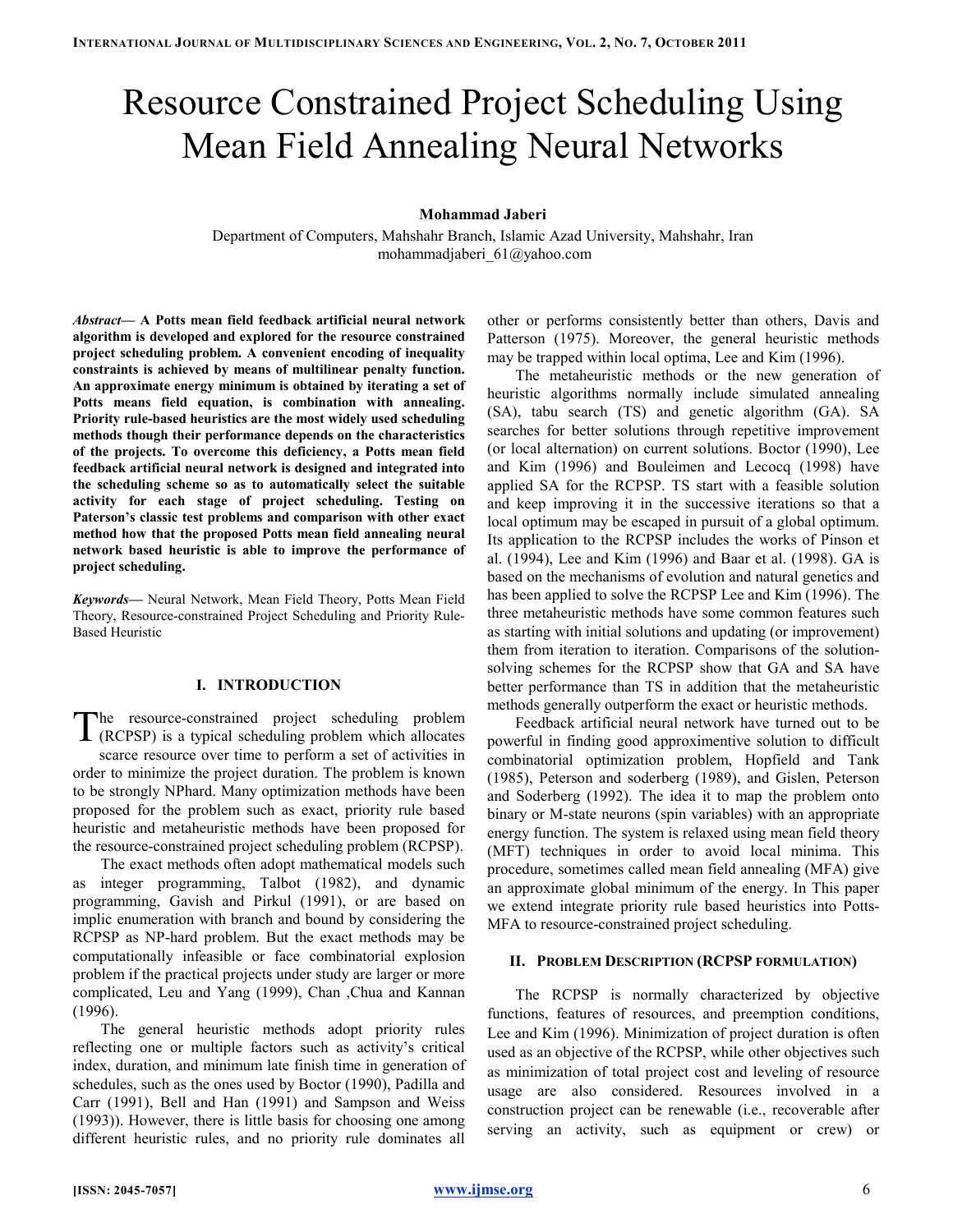nonrenewable (i.e., limited in amount over project process and not recoverable, such as cement or sand). Preemption means the activities (e.g., frame installing) in progress can be interrupted, while non preemption means the activities (e.g., concreting) are not allowed to stop once in progress. The classical RCPSP that considers the renewable resources, nonpreemption and minimizing of project duration can be formulated as follows, Talbot (1982):

$$
Min\{Max F_j | j = 1, 2, \dots, N\}
$$
 (1)

Subject to:

$$
F_k \le F_j - D_j, \forall j \in P_k; j = 1, 2, ..., N
$$
 (2)

$$
\sum_{A_i} r_{ij} \le R_i \ \ i = 1, 2, \dots, K \ \ t = S_1, S_2, \dots, S_N \tag{3}
$$

where  $N$  is the number of the activities involved in a project and  $F_j$  is the finish time of activity  $a_j, D_j$  is the duration of activity  $a_j, P_k$  is a set of preceding activities (or predecessors) of activity  $a_j, R_j$  is available amount of resource *i*, and *i* is the number of the resource types;  $r_{ij}$  is the amount of resource *i* required by activity  $a_j$ , and  $A_t$  is a set of ongoing activities at t, and  $S_j (= F_j - D_j)$  is the start time of activity  $a_j$ . Formula (1) represents the objective, while formulas (2) and (3), respectively, represent precedence constraints and resource constraints.

Definition:  $x_{j,t}$  is a variable that values 1 when j activity in completed in  $t$  time (0 otherwise). Then  $i$  resource quantity needed by *j* activity during the  $[t-1, t]$  interval is:

$$
\left(r_{ij} \sum_{u=t}^{t+D_j-1} t.x_{u,t}\right)
$$

If H is a project duration upper bound, a simple but not very tight value may be obtained using next expression:

$$
H = \sum_{j=1}^{n} D_j
$$

Then time to complete j activity can be expressed as:

$$
\sum_{t=1}^H t.x_{k,t}
$$

And the minimizing of project duration or summation of time to complete all activity can be expressed as:

$$
\sum_{t=1}^{H} t x_{n+1,t} \text{ or } \sum_{t=1}^{H} \sum_{j=1}^{n+1} t x_{j,t}
$$

An Integer programming formulation can now be formulated as follows:

$$
Min\sum_{t=1}^{H} t \cdot x_{n+1,t} \tag{4}
$$

$$
\sum_{t=1}^{H} t x_{j,t} + D_k - \sum_{t=1}^{H} t x_{j,t} \le 0 \qquad \forall j \to k \in A
$$
 (5)

$$
\sum_{j=1}^{n} \left( r_{i,j} \cdot \sum_{u=t}^{t+D_j-1} t \cdot x_{u,t} \right) \le R_i \qquad \forall i, t \qquad (6)
$$

$$
\sum_{t=1}^{H} t \cdot x_{j,t} = 1 \tag{7}
$$

Schedule objective is to minimizing of project duration. Set (5) constraints assure that precedence restrictions are met, *j* activity is followed by  $k$  activity, Set (6) constraints ensures that the total  $i$  resource demand at  $t$  time, cannot exceed its resource availability. The third set of constraint (7) ensures that every activity is processed. When the number of activities is large and the planning horizon is long, the RCPSP is usually solved using heuristics and metaheuristics, which already proved to provide effective solutions.

#### III. PRIORITY RULE-BASED HEURISTICS

Priority rule-based heuristics consist of at least two components, including a schedule generation scheme (SGS) and priority rules. An SGS determines how a schedule is constructed gradually, building a feasible full schedule for all activities by augmenting a partial schedule covering only a subset of activities in a stage-wise manner. Two schemes are usually distinguished. In the serial SGS, a schedule is built by selecting the eligible activities in order and scheduling them one at a stage as soon as possible without violating the constraints. In the parallel SGS, a schedule proceeds by considering the time periods in chronological order and in each period all eligible activities are attempted to start at that time if resource availability allows. For each feasible RCPSP instance, a serial SGS searches among the set of active schedules which always contains at least one optimal schedule for project duration minimization, Kolisch (1996). Therefore, the serial SGS is adopted in this paper.

The serial SGS divides the set of activities into three disjoint subsets: scheduled, eligible, and ineligible. An activity that is already in the partial schedule is considered as scheduled. Otherwise, an activity is called eligible if all its predecessors are scheduled and ineligible otherwise. The subsets of eligible and ineligible activities form the subset of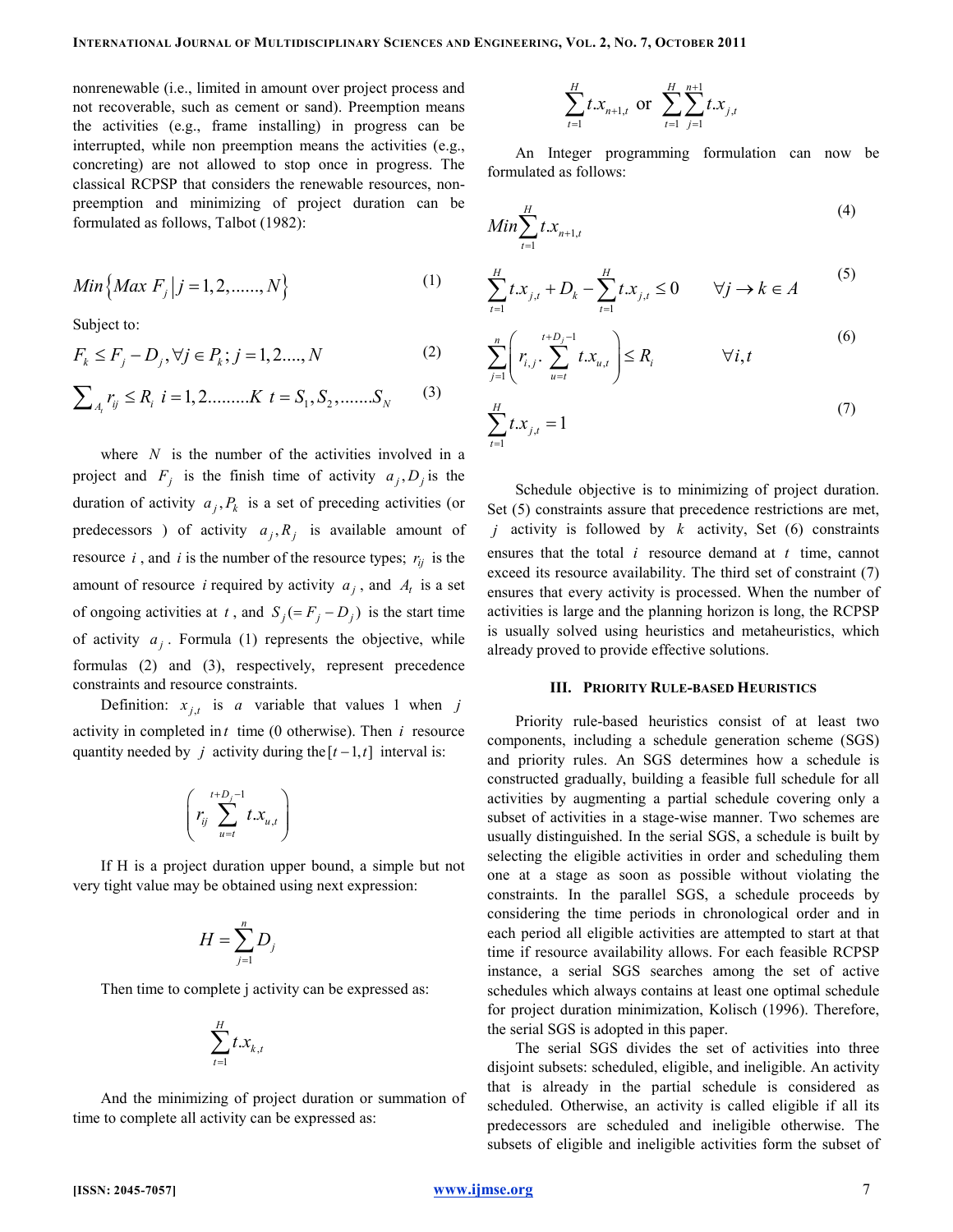unscheduled activities. The scheme proceeds in  $N = J$  stages, indexed by  $n$ . On the  $n - th$  stage, the subset of scheduled activities is denoted as  $S_n$  and to the subset of eligible activities as decision set  $D_n$ . On each stage, if more than one activity is eligible, one activity  $j$  from  $D_n$  is selected using a priority rule and scheduled to begin at its earliest feasible start time. Then activity j is moved from  $D_n$  to  $S_n$  which may render some ineligible activities eligible if now all their predecessors are scheduled. The scheme terminates on stage N when all activities are scheduled.

Priority rules serve to resolve conflicts between activities competing for the allocation of scarce resources. In situations where the decision set contains more than one candidate, priority values are calculated from numerical measures which are related to properties of the activities, the complete project, or the incumbent partial schedule.

Some well-known priority rules are listed in Table 1, in which  $ES_j$  and  $LS_j$  denote the earliest start time and latest start time for activity  $j$  according to the critical path method (CPM). Latest start or finish time (LST, LFT), slack (SLK), Kolisch (1996).

TABLE 1 PRIORITY RULES FOR RCPSP HEURISTICS

| Rule                       | Extremum   | Definition    |
|----------------------------|------------|---------------|
| Latest start time(LST)     | <b>MIN</b> | LS,           |
| Latest finish<br>time(LFT) | MIN        | $LS_i + p_i$  |
| Minimal slack (SLK)        | МIN        | $LS_i + ES_i$ |

#### IV. OPTIMIZATION WITH MEAN FILED ANNEALING

Recurrent networks appear in the context of associative memories and difficult optimization problems, Hopfield and Tank, (1985). Simple models for magnetic systems (spin glasses) have a lot in common with recurrent networks-with an atomic spin seen as analogous to the firing state of a neuron – and have therefore been the source of much inspiration for neural network studies. The Hopfield model is based on the energy function:

$$
E = -\frac{1}{2} \sum_{i \neq j} w_{ij} s_i s_j \tag{8}
$$

In terms of binary variables (Ising neurons)  $s_i = \pm 1$ (or 0,1) with symmetric weights  $w_{ij}$ . With an appropriate choice of weights depending on the stored patterns, the model serves as an associative memory, with an asynchronous dynamics that locally minimizes E, Peterson and soderberg (1989):

$$
s_i(t+1) = \text{sgn}\left(\sum_{j\neq i} w_{ij} s_i s_j\right)
$$
\n(9)

#### V. OPTIMIZATION WITH ISING NEURAL NETWORKS

The archetype of an ANN for optimization is based on a Hopfield-type energy function, adapted to a specific problem by a dedicated choice of weights. With a slightly modified, softer, MF dynamics, with sgn  $(0)$  replaced by tanh  $(0/T)$ , combined with annealing, the resulting MF neurons will relax to a stable configuration representing a tentative solution to the problem. The key problem here is to reach the global minimum or at least a very low-lying local minimum.

If one attempts to minimize E according to a local optimization rule, the system will very likely end up in some local minimum close starting point, which is not desired.

A better strategy is to employ a stochastic algorithm that allows for uphill moves. One such method is Simulated Annealing (SA), in which configurations are generated according to the Boltzmann distribution, Kirkpatrik, Gelatt, and Vecchi (1983):

$$
P[s] = \frac{1}{z} e^{-E[s]/T}
$$
\n(10)

With neighborhood search methods. In Equation (10), Z is the partition function

$$
Z = \sum_{[s]} e^{-E[s]} / T \tag{11}
$$

And T is a temperature representing the noise level of system.  $T = 0$  The Boltzmann distributed becomes concentrated to the configuration minimizing  $E$ . If configuration are generated with a slowly decreasing T (annealing), they are less likely to get stuck in local minima than if  $T$  is set to 0 from the start. Needless to say, such a procedure can be very CPU consuming.

The MF approach aims at approximating the stochastic SA method with a set of deterministic equations. To this end, introduce for each spin  $s_j$  a new variable  $v_i$ , living in a linear space containing the compact state-space  $(\pm 1)$  of the spin, and set it equal to the spin with a direct delta function. Then Z takes the form

$$
Z = \sum_{[s]} \int d[\nu] e^{-E[\nu]/T} \prod_i \delta(s_i - \nu_i)
$$
 (12)

Fourier expending the delta functions in terms of conjugate variables  $u_i$  gives

$$
Z \propto \sum_{[s]} \int d[u] \int d[u] e^{-E[v]/T} \prod_i e^{u_i(s_i - v_i)}
$$
(13)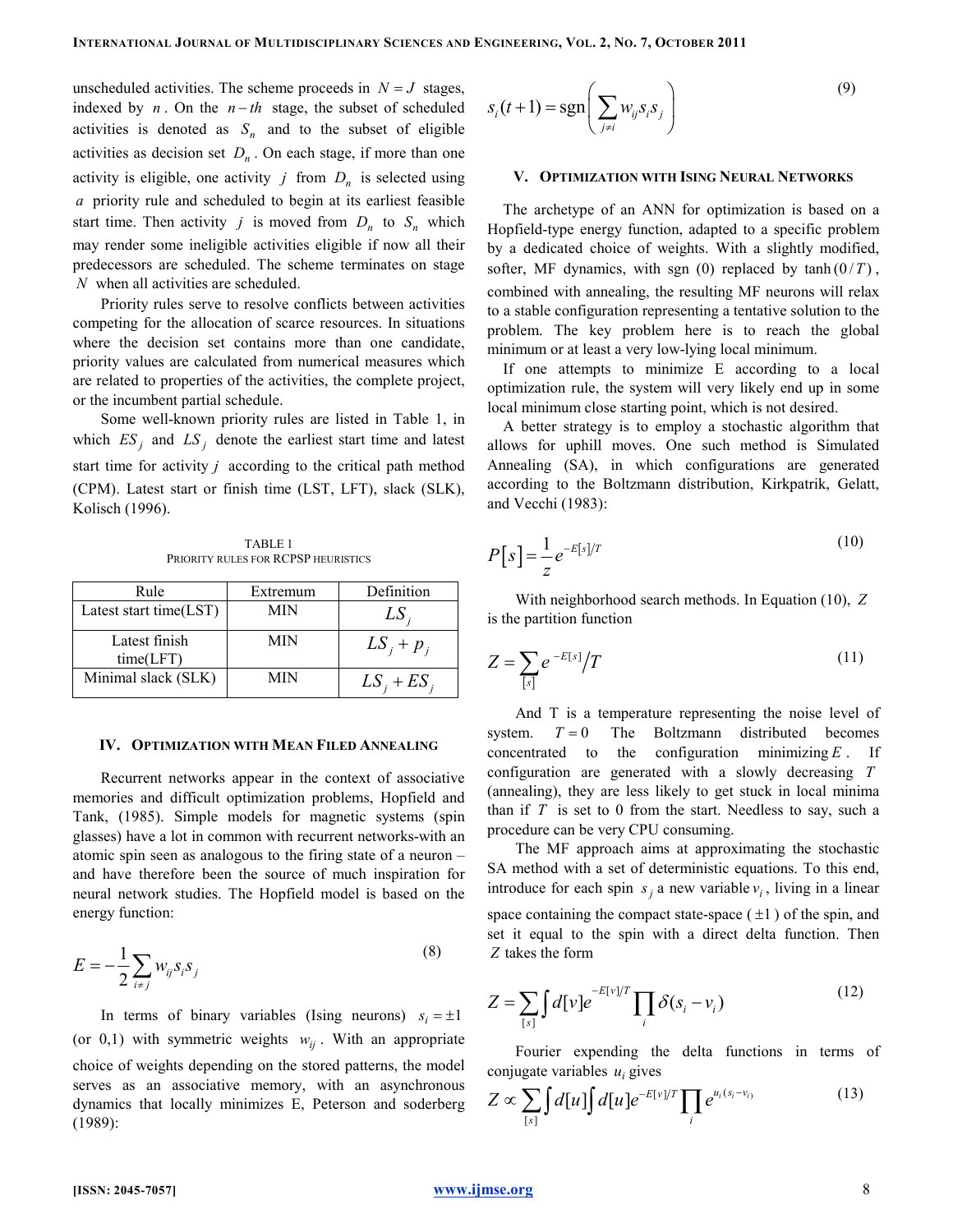Then carry out the sum over  $[s]$ , and write the product as a sum in the exponent:

$$
Z \propto \int d[v] \int d[u] e^{-E[v]/T - \sum_{i} u_i v_i + \sum_{i} \log \cosh u_i}
$$
 (14)

The original petition function is now rewritten entirely in terms of the new variables [u, v], with an effective energy in the exponent. So far no approximation has been made.

We next assume that  $Z$  in Equation (14) is dominated by external value of the integrand, occurring for  $v_i$  satisfying the meaning the mean-field equations

[ ] 1 tanh <sup>i</sup> ij j i j E v v thanh T w v v T ∂ = − ≡ <sup>∂</sup> <sup>∑</sup> (15)

The resulting MF variable  $v_i$  can be seen as approximations to the thermal averages  $\langle s_i \rangle_T$  of the original binary spin.

The MF equations (15) are solved iteratively, either synchronously or asynchronously, under annealing in  $T$ . This yields a deterministic dynamics, characteristic of a recurrent ANN. High temperatures correspond to very smooth sigmoid  $tanh(0/T)$ , while in the low-temperature limit the step function of Equation (9) is recovered, Bahreininejad and Topping (1997).

#### VI. OPTIMIZATION WITH POTTS NEURAL NETWORK

For many optimization problems, an encoding in terms of binary elementary variables in natural. However, there are many problems where the natural elementary decisions are of the type one-of- $k$  $\geq$ .

Early attempts to approach such problems by neural network methods used neuron multiplexing, where for each elementary k-fold decision, a set of  $k$  binary  $0/1$ - neurons was used, with the additional constraint that precisely one of them be on (=1). These syntax constraints were implemented in a soft way as penalty terms. this approach dose not yields highquality solutions in a parameter-robust way.

An alternative encoding is to use Potts neurons with the syntax constraint built in. In this way the dynamics is confined to relevant parts of the solution space (Figure1), leading to dramatically improved performance Peterson and soderberg (1989).

# VII. POTTS SPINS

A  $k$ -state Potts spin is variable has  $k$  possible values (states). For our purposes, the best representation is in terms of a vector in the Euclidean space  $\varepsilon_k$ . Thus, denoting a spin variable by  $s = (s_1, s_2, \dots, s_k)$  the a the principal unit vector, defined by  $s_a = 0, s_b = 1$  for  $a \neq b$  these vectors points to the corners of a regular  $k$ -simplex (see Figure 1 the case

of  $k = 3$ ). They are all normalized and mutually orthogonal, and fulfill in addition the syntax  $\sum_{a} s_a = 1$ .



Fig. 1. The volume of solutions corresponding to the neuron multiplexing encoding for k=3. The shaded plane corresponds to the solution space of corresponding Potts encoding

The MF equations for a system of Potts spins  $s_i$  with a given energy function  $E(s)$  are derived following the same path as in the Ising neuron case Rewrite the partition function as an integral over  $u_i$  and  $v_i$  approximate with the maximum value of the integrand.

$$
u_{ia} = -\frac{\partial E_G}{\partial v_{ia}} / T
$$
\n(16)

$$
v_{ia} = \frac{e^{u_{ia}}}{\sum_b e^{u_{ia}}}
$$
\n<sup>(17)</sup>

Form which it follows that the Potts neurons  $v_i$  whish approximate the thermal average of  $s_i$ , satisfy

$$
v_{ia} > 0, \qquad \sum_{a} v_{ia} = 1 \tag{18}
$$

One can think of the neuron component  $v_{i_a}$  as the probability for the *i* the Potts spin to be in state a. for  $k = 2$ one recovers the formulation of the Ising case in a slightly disguised form.

#### VIII. REFINEMENTS AND GENERALIZATIONS

In this section, we will discuss possible complications that arise in optimization applications and require special care in one way or another.

### A. None-Quadratic Energy Functions

Not all optimization problems can be encoded in terms of a quadratic energy function, even though the state-space can be encoded in terms of set Potts neurons. This presents no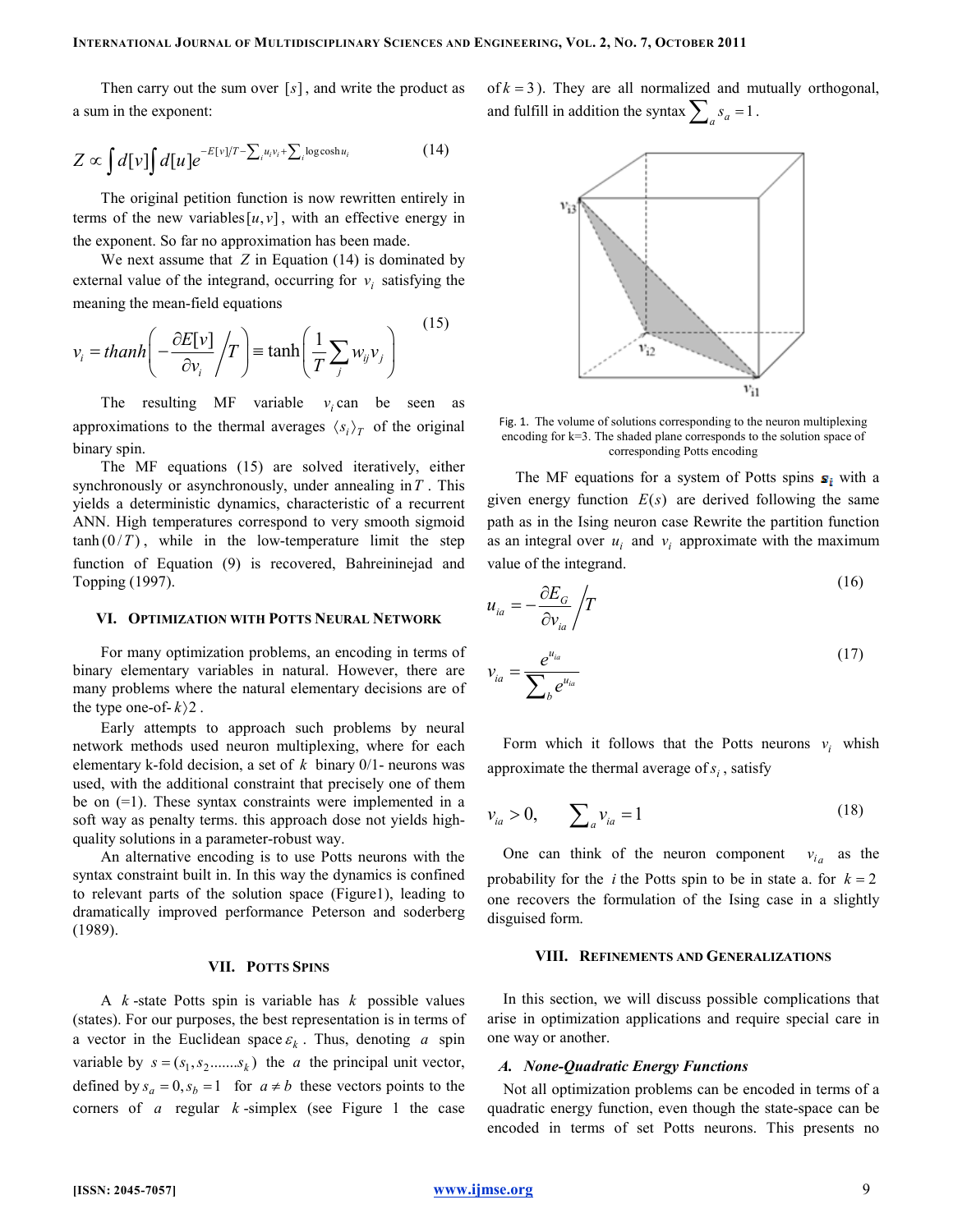principal difficulty, and one can still use Equation 8. However, a possible practical problem arises from the induced selfcoupling in the energy function (terms with nonlinearities in  $a$ single spin), that might affect performance. With a quadratic E self-couplings can be avoided by removing all diagonal terms,  $s_{ia} s_{ib} \rightarrow \delta_{ab} s_{ia}$ . Such a procedure can be generalized to any polynomial  $E$ . Although polynomial of at most degree  $n$ , this can be difficult in practice for large  $N$  Peterson and soderberg (1989).

An efficient and general method for avoiding self-couplings altogether is to replace the derivative in Equation (16) by a difference:

$$
u_{ia} = -\frac{1}{T} \Big[ \big( E_G \big)_{|v_{ia}=1} - \big( E_G \big)_{|v_{ia}=0} \Big] \tag{19}
$$

#### B. Inequality Constraints

In the problem mentioned in the previous sections, the constraints considered were all the equality Type,  $f(s) = 0$ , that could be implemented with quadratic penalty terms  $\alpha f(s)^2$ . However, in many optimization problems, in particular those of resource allocation type one has to deal with inequalities. An inequality constraint,  $g(s) \leq 0$  can be implemented with penalty term e.g. proportional to

$$
\phi(x) = f(x)\theta(x) \tag{20}
$$

$$
f(x) = x + \frac{1}{2}x^2
$$
 (21)

With  $\theta$  the Heaviside step function:  $\theta(x) = 1$  if  $x/0$  and 0 otherwise. Of course, such a non-polynomial term in the energy function must be handled using Eq. (19).

#### IX. POTTS-MEAN FIELD APPROACH TO RCPSP

Resource-Constrained Project Scheduling Problems are NP-Complete and one is stuck to approximate solutions for large N problems. We will use the Potts Mean Field Theory equations to construct a polynomial-time algorithm. Resource-Constrained Project Scheduling Problem is mapped onto generic energy function  $E_G$  with M-state Potts neurons.  $E_G$ Defined by Eq. (14):

$$
E_G = \frac{1}{2} \sum_{j=1}^{n+1} \sum_{t=1}^{H} w_{j,t} S_{j,t} + \frac{\alpha}{2} \sum_{t=1}^{H} \left( \sum_{j=1}^{n+1} S_{j,t} \right)^2 + \beta \left( \sum_{k=1}^{H} \sum_{j \in \text{peak}} \phi \left( \sum_{t=1}^{H} S_{j,t} + D_k - \sum_{t=1}^{H} S_{k,t} \right) \right)
$$
(22)  
+ $\gamma \left( \sum_{i=1}^{M} \sum_{t=1}^{H} \phi \left( \sum_{j=1}^{n+1} \sum_{s \in \mathcal{S}} S_{j,u} \right) - R \right)$ 

The derivative 
$$
\frac{\partial E_G}{\partial v_{ia}}
$$
 is treated exactly as the in the RCPSP

case. Self-coupling terms are avoided by a linear approximation of  $E_G(v_i)$ , and one obtains

$$
\begin{array}{ll}\n-\frac{\partial E_G}{\partial v_{ia}} = w_{j,k} + \alpha s_{j,k} + \beta \left( \sum_{j \leq p \leq k} \phi \left( \sum_{j=1}^H t s_{j,k} + D_t - \sum_{j=1}^H t s_{k,j} \right)_{|t_{j,j}=1} - \phi \left( \sum_{j=1}^H t s_{j,k} + D_t - \sum_{i=1}^H t s_{k,j} \right)_{|t_{j,j}=0} \right)\n\end{array} (23)
$$

Thus, Table 2 shown as integrated priority rule based heuristics into Potts-MFA to resource-constrained project scheduling.

$$
\begin{array}{c} \textbf{TABLE 2} \\ \textbf{POTTS-MFA FOR RESOURCE-CONSTRANED PROJECT SCHEDULING} \end{array}
$$

-Choose problem (Find the energy Function) -Set up the weight matrix T -Initialize the parameters of problem such as  $T, \alpha, \beta, \gamma$ 

For 
$$
n-2
$$
 to  $j$   
\nSelect a priority rule based heuristic  
\nCalculate  $D_n$   
\nSelect  $j$  from  $D_n$  according to the priority  
\nrule selected  
\n $s_n - s_n u \{j\}$ 

-end for

-Initialize the neurons 
$$
(v_{ia})
$$
 with  $\frac{1}{n+1}$  + plus a small noise

factor increment

-Begin the annealing function

-Until sigma = 
$$
\frac{1}{n+1} \sum_{j=1}^{n+1} \sum_{t=1}^{n+1} v_{j,t}^2 \ge 0.99
$$
 do (sigma-Saturation)

Criteria)

- While Delta > 0.01 do  
\nCost=0  
\nCalculate equalities (16, 17)  
\nCost=
$$
u_{j,t}
$$
  
\nDelta=|cos t - old cos t|  
\nCost=Old Cost  
\n-  $T_{k+1} = 0.98T_k$   
\n-  $\alpha = Max(\alpha * 1.5,1)$   
\n-  $\beta = Max(\beta * 1.5,1)$   
\n-  $\gamma = Max(\gamma * 1.5,1)$ 

#### X. TESTING AND COMPARISON

In this section we present the result of the computational tests and comparisons with the best published algorithms. The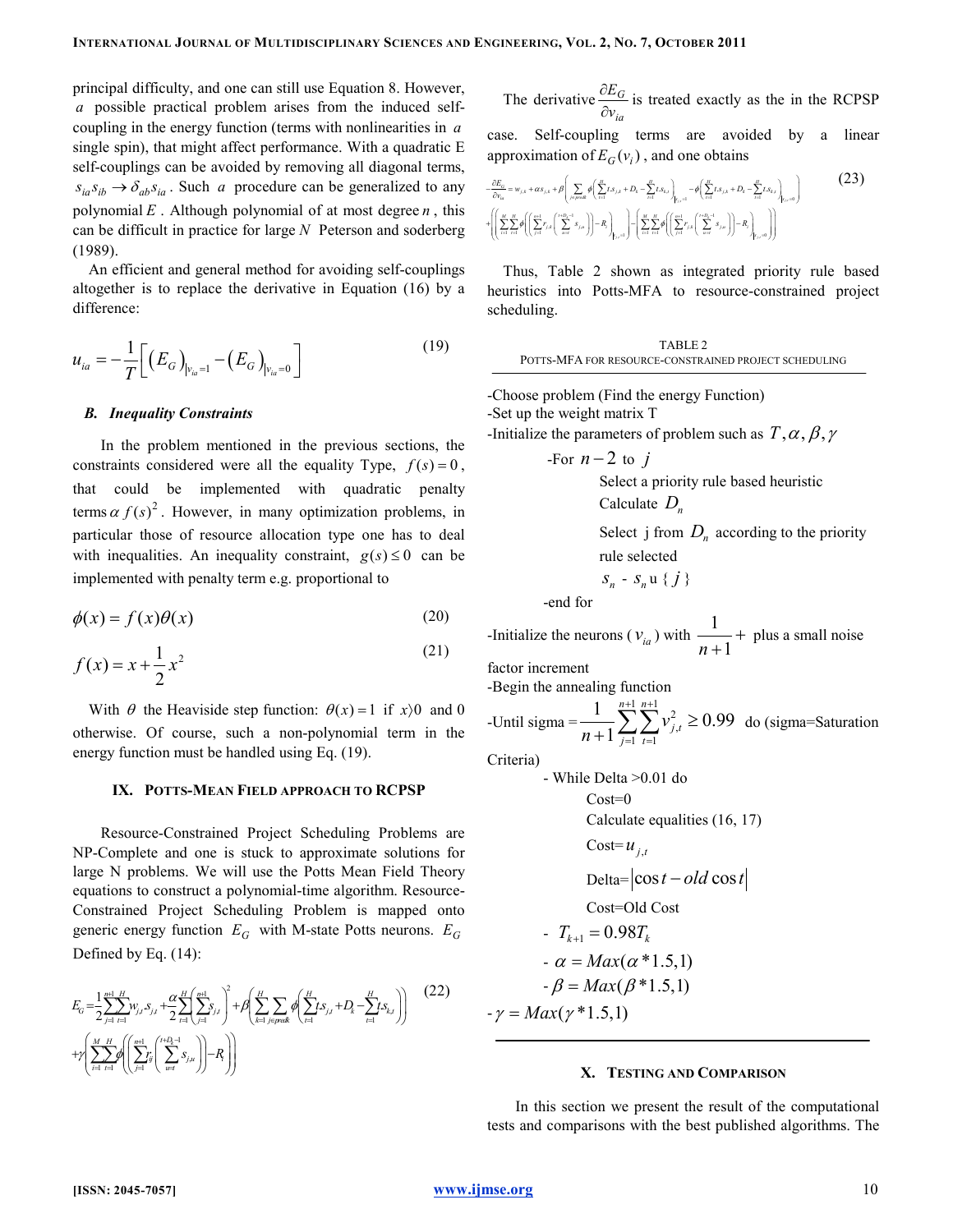approach is coded in Visual C# and run on an Intel Core 2 Dou CPU T7500 2.2 GHz personal computer.

The Paterson's test problems are adopted to test the proposed heuristic, see Patterson (1984). The problem set includes 110 scheduling problems, each with 3-50 activities and 1-4 renewable resources. The proposed heuristic is applied to solve each test problem and the priority rule-based heuristics listed in Table 1 are also applied for comparison. The computation results are shown in Table 3. The 74.5% of schedules generated by the proposed Potts-MFA are optimal. And the average error to optimal solutions is 1.1%, which is much smaller than the errors of other tested heuristics. The descriptive statistics verified sufficiently that the method proposed in this paper is able to improve the performance of resource constrained project scheduling. It is also noticed that for some instances the proposed ANN-based heuristic failed to generate near optimal schedules. The maximum error is 18.2%, for which the test problem has optimal project duration of 11 time units and the proposed heuristic generates a schedule of 13. Besides, 23.6% schedules have errors within 10.0%, which indicates the necessity of further improvement.

TABLE 3

| <b>DESCRIPTIVE STATISTICS OF RESULTS OF HEURISTICS</b> |               |               |         |          |  |
|--------------------------------------------------------|---------------|---------------|---------|----------|--|
|                                                        | Minimu        | Maximu        | Average | Standard |  |
| Heuristic                                              | m             | m             | Error   | Deviatio |  |
|                                                        | Error $(\% )$ | Error $(\% )$ | $(\%)$  | $n$ (%)  |  |
| Potts-MFA                                              | 0.0           | 18.2          | 1.1     | 2.5      |  |
| heuristic                                              |               |               |         |          |  |
| Latest                                                 | 0.0           | 75.0          | 27.2    | 13.3     |  |
| <b>Start</b>                                           |               |               |         |          |  |
| Time(LST)                                              |               |               |         |          |  |
| Latest                                                 | 0.0           | 75.0          | 24.6    | 13.1     |  |
| Finish                                                 |               |               |         |          |  |
| Time(LFT)                                              |               |               |         |          |  |
| Minimal                                                | 0.0           | 35.0          | 12.6    | 9.0      |  |
| Slack                                                  |               |               |         |          |  |
| (SLK)                                                  |               |               |         |          |  |

# XI. CONCLUSION

We proposed, developed and tested a priority rule based heuristics into Potts-MFA to resource-constrained project scheduling. Potts-MFA neural network used for serial schedule generation scheme. To the best of our knowledge, this is the first time that neural networks based heuristics have been applied to the RCPSP. So, research in this approach is still in its infancy. We tested this approach on some well-known RCPSP benchmark problem instances in the literature. The computational results are very encouraging as they compare very well with some of the best results in the literature from techniques such as priority rule-based heuristics. The approach, in spite of being relatively new, gave very good results, and therefore appears to be very promising and worthy of further exploration. Future research may focus on developing some hybrid approaches involving the Potts-MFA

approach and some of the other successful approach such genetic algorithms, to further improve the results.

# **REFERENCES**

- [1] Baar, T., Brucker, P.,& Knust, S., (1998). Tabu-search algorithms and lower bounds for the resource-constrained project scheduling problem, in: S. Voss, S. Martello, I. Osman, C. Roucairol (Eds.), Meta-Heuristics: Advances and Trends in Local Search Paradigms for Optimization, Kluwer Academic, pp. 1– 18.
- [2] Bahreininejad, A., & Topping, B.H.V. (1997). Neural Computation for structural Mechanics. Saxe-Coburg Publication, (PP. 90-137). U.K.
- [3] Bell, C.E., & Han, J. (1991). A new heuristic solution method in resource-constrained project scheduling. Naval Research Logistics, 38, 315–331.
- [4] Boctor, F.F. (1990). Some efficient multi-heuristic procedures for resource-constrained project scheduling. European Journal of Operational Research, 49, 3– 13.
- [5] Bouleimen, K., & Lecocq, H. (1998). A new efficient simulated annealing algorithm for the resource-constrained project scheduling problem. in: G. Barbarosoglu, S. Karabati, L. O¨ zdamar, G.Ulusoy (Eds.), Proceedings of the Sixth International Workshop on Project Management and Scheduling, Bogazici University, 19– 22.
- [6] Chan, W.T., Chua, D.K.H., & Kannan, G. (1996). Construction resource scheduling with genetic algorithms. Journal of Construction Engineering and Management, ASCE 122 (2), 125– 132.
- [7] Davis, E.W., & Patterson, J.H. (1975). A comparison of heuristic and optimum solutions in resource-constrained project scheduling. Management Science, 21, 944– 955.
- [8] Gavish, B., & Pirkul, H., (1991). Algorithms for multi-resource generalized assignment problem. Management Science, 37 (6), 695–713.
- [9] Gislen, L., Peterson, C., & Soderberg, B., (1992). Complex Scheduling with Neural Networks. Neural Computation, 4, 805-831.
- [10] Hopfield, J.J., & Tank, D.W., (1985). Neural Computation of Decision in Optimization Problems. Biological cybernetics 52, 141-156.
- [11] Kirkpatrik, S., Gelatt, C.D., & Vecchi, M.P. (1983). Optimization by simulated Annealing .Science, 220, 671–680.
- [12] Kolisch, R., (1996). Serial and Parallel Resource-Constrained Project Scheduling Methods Revisited: Theory and Computation. European Journal of Operational Research ,90, 320-333.
- [13] Lee, J.K., & Kim Y.D. (1996). Search heuristics for resource constrained project scheduling. Journal of the Operational Research Society, 47 (5), 678– 689.
- [14] Leu, S.S.,& Yang, C.H. (1999). GA based multicriteria optimal model for construction scheduling. Journal of Construction Engineering and Management, ASCE 125 (6), 420–427.
- [15] Padilla, E.M., & Carr, R.I. (1991). Resource strategies for dynamic project management. Journal of Construction Engineering and Management, ASCE 111 (2), 279– 293.